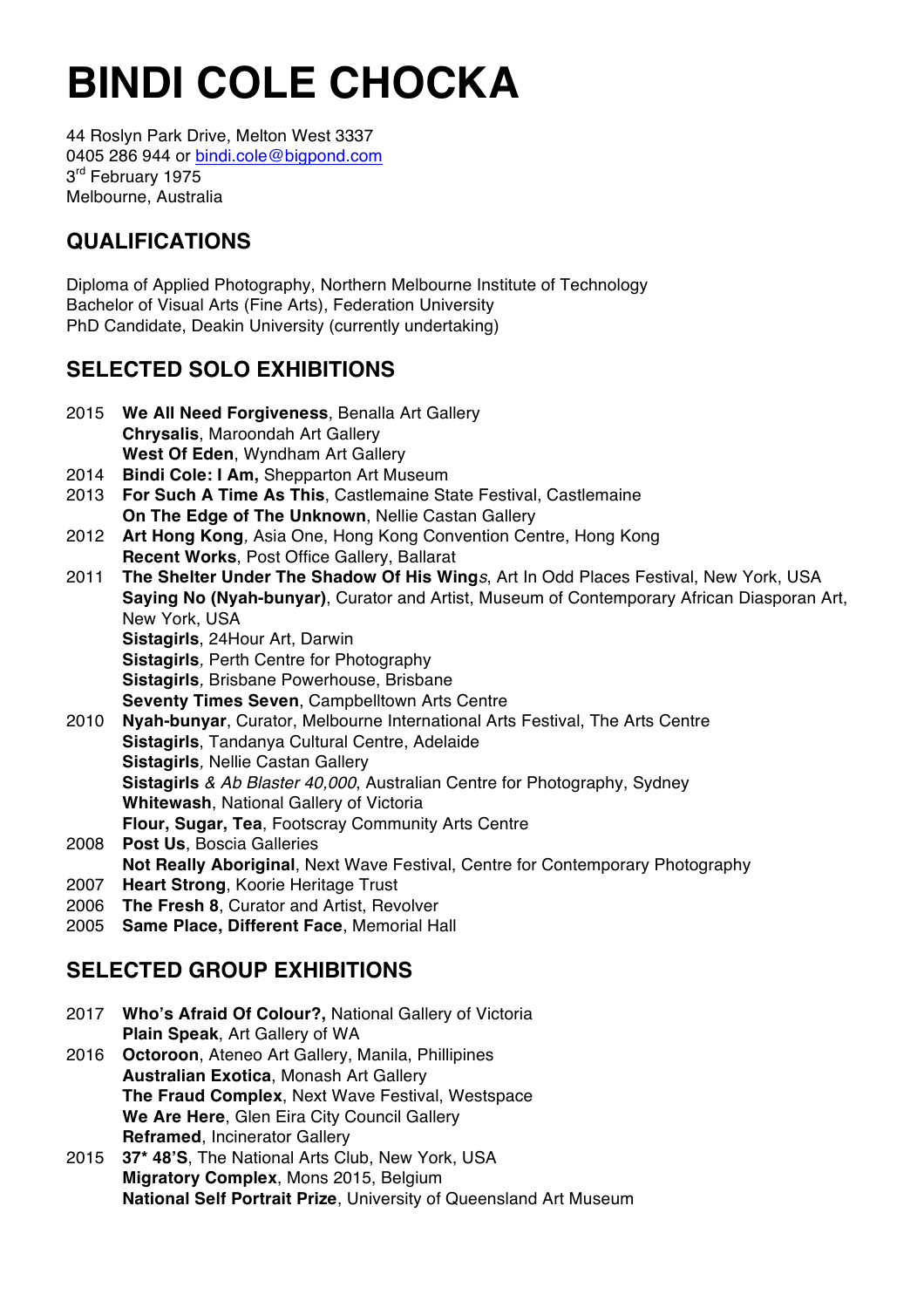|              | Redlands Konica Minolta Art Prize, National Art School, Sydney<br>Octoroon, La Trobe University Museum of Art<br><b>Treatment, Western Treatment Plant</b> |
|--------------|------------------------------------------------------------------------------------------------------------------------------------------------------------|
| 2014         | The Blake Prize, UNSW Galleries, University of NSW Art & Design                                                                                            |
|              | Sydney Biennale, Art Gallery of NSW                                                                                                                        |
|              | Melbourne Now, National Gallery of Victoria                                                                                                                |
|              | My Country, Contemporary Art From Black Australia, Auckland Art Gallery, New Zealand                                                                       |
| 2013         | My Country, I Still Call Australia Home, Gallery of Modern Art, Brisbane                                                                                   |
|              | I Want Change, La Trobe University Museum of Art                                                                                                           |
|              | Shadowlife, Bendigo Art Gallery                                                                                                                            |
|              | Pigeon Auction, Casula Powerhouse, Brisbane                                                                                                                |
|              | <b>Ghost Citizens, Counihan Gallery</b>                                                                                                                    |
|              | Make Up: painted faces in Contemporary Photography, Monash Gallery of Art                                                                                  |
| 2012         | Taboo, Museum of Contemporary Art, Sydney                                                                                                                  |
|              | <b>Ommission, Linden Gallery</b>                                                                                                                           |
|              | Contemporary Australia: Women, Gallery of Modern Art, Brisbane                                                                                             |
|              | Manifestations of NOW, NGV Studio                                                                                                                          |
|              | Shadowlife, Melbourne Indigenous Arts Festival, ACMI Federation Square                                                                                     |
|              | Shadowlife, India Arts Fair, India                                                                                                                         |
|              | <b>Shadowlife, Nanyang Academy of Fine Arts, Singapore</b>                                                                                                 |
|              | Shadowlife, Bangkok Arts & Cultural Centre, Thailand                                                                                                       |
|              | Wonderland, Museum of Contemporary Art, Taipai, Taiwan                                                                                                     |
| 2011         | Thank you for the Days: My Teenage Years, Lismore Regional Gallery                                                                                         |
|              | Continuum, The Paper Mill, Sydney                                                                                                                          |
|              | The Women's Show, Vivien Anderson Gallery                                                                                                                  |
| 2010         | Winyarr-Ngu-Bala, Manningham Gallery                                                                                                                       |
|              | Ab Blaster 40,000 @ the Sports Club Project, Next Wave Festival, MCG                                                                                       |
|              | Stock Room Show, Nellie Castan Gallery                                                                                                                     |
| 2009         | <b>Sustainable Fusion Reactions, Colour Factory</b>                                                                                                        |
|              | Sustainable Fusion Reactions, Post Office Gallery, Ballarat                                                                                                |
|              | <b>Big Blak Heart, The Substation</b>                                                                                                                      |
|              | Rapprochement, Manningham Gallery                                                                                                                          |
|              | Big Blak Heart, Tsukuba University, Japan                                                                                                                  |
|              | Just Can't Get Enough, Linden Gallery                                                                                                                      |
|              | <b>Inheritance, Australian Centre For Photography, Sydney</b>                                                                                              |
| 2008<br>2007 | A Time Like This, VCA Margaret Lawrence Gallery<br>Wululan Maya: tomorrow's home, Spectrum Project Space, Perth                                            |
| 2006         | Defining Melbourne, Federation Square Screen                                                                                                               |
|              |                                                                                                                                                            |

#### **SELECTED EXTRA CURRICULAR & FUNDING**

Board Director – Indigenous Art Code 2013 - present

- 2016 Speaker Carnival of the Bold, Vivid Festival, Sydney Guest Lecture – RMIT
- 2015 NGV Artist Book Commission (one of six artists) for the Inaugural NGV Art Book Fair Judge – CCP Salon, Centre for Contemporary Photography
- 2014 Australia Council grant for the creation of a new work for the 2014 Sydney Biennale
- 2013 Australia Council grant for the creation of a new photographic series Guest Lecture – La Trobe University Guest Panellist – Women Of Letters
- 2012 Guest speaker Australian Business Arts Foundation Event Royal Women's Hospital Commission – New Artworks – Seedtime & Harvest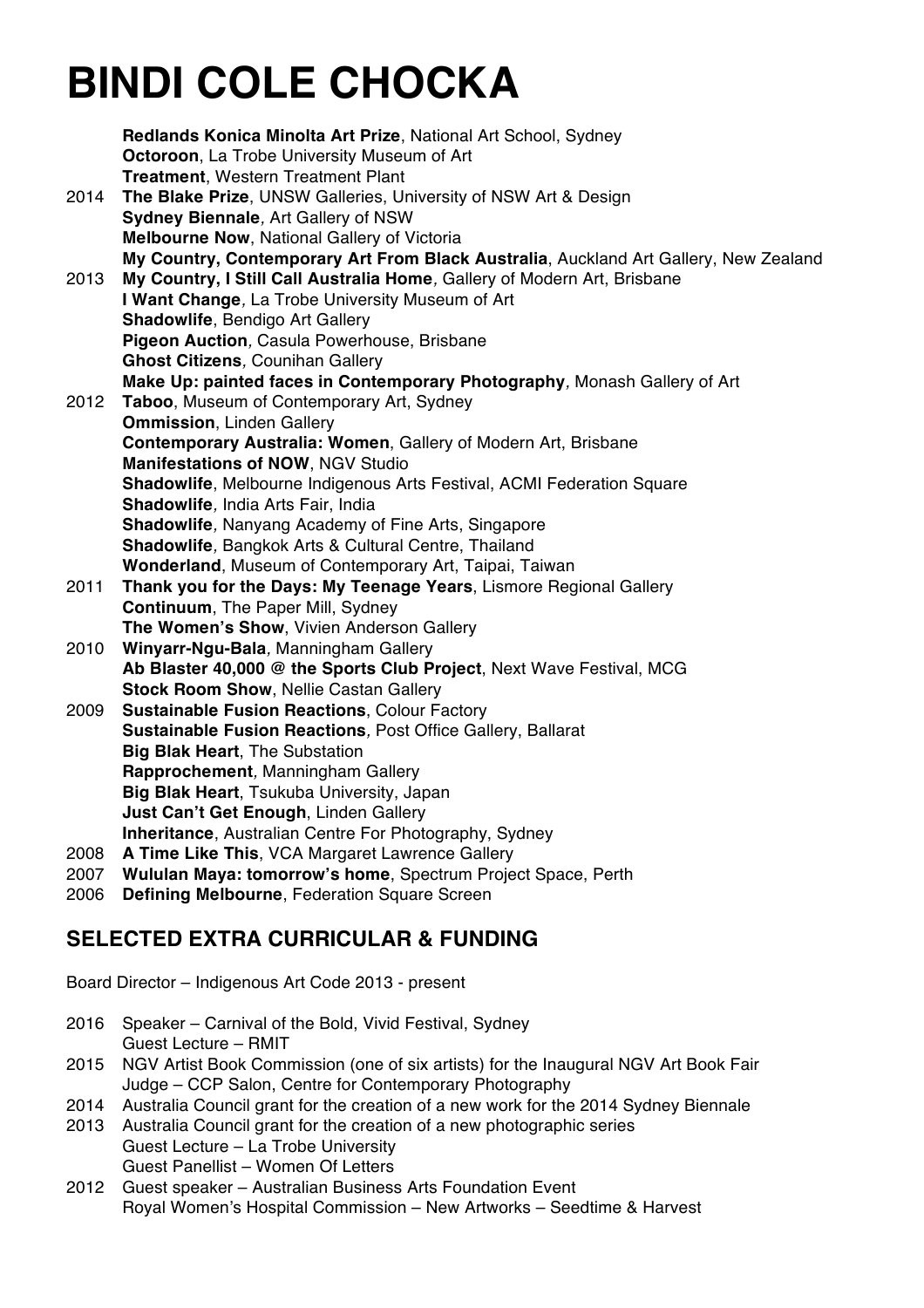| 2011 | Judge - 29 <sup>th</sup> National Aboriginal & Torres Strait Islander Telstra Art Awards<br>Judge - Lens Mist Award, Kingston City Council<br>Putting narrative into photography workshop - Nat. Gallery of Vic.<br>Putting narrative into photography workshop - Nat. Gallery of Vic.<br>Guest lecture - New York University<br>Guest lecture - University of Virginia |
|------|-------------------------------------------------------------------------------------------------------------------------------------------------------------------------------------------------------------------------------------------------------------------------------------------------------------------------------------------------------------------------|
|      | Panellist - Ritual in Public Space - Art In Odd Places, New York                                                                                                                                                                                                                                                                                                        |
|      | Arts Victoria Grant to take Nyah-bunyar to the Museum of Contemporary African Diasporan Art,<br>New York                                                                                                                                                                                                                                                                |
|      | Guest Panellist - Talk Blak - Melbourne Conversations @ Federation Square                                                                                                                                                                                                                                                                                               |
|      | Guest lecture - RMIT City Campus                                                                                                                                                                                                                                                                                                                                        |
|      | Judge - Kodak Salon, Centre for Contemporary Photography                                                                                                                                                                                                                                                                                                                |
|      | Guest lecture - Monash University Caulfield Campus                                                                                                                                                                                                                                                                                                                      |
|      | Judge - Victorian Indigenous Art Awards                                                                                                                                                                                                                                                                                                                                 |
| 2010 | Top 100 Most Influential People in Melbourne                                                                                                                                                                                                                                                                                                                            |
|      | Editor and writer 'No Dots Down Here, The Voice of Koorie Artists' Edition 1-4.                                                                                                                                                                                                                                                                                         |
|      | Nyah-bunyar Artplay workshops for the Melbourne Int. Arts Festival                                                                                                                                                                                                                                                                                                      |
|      | Panel - Artplay Funding Round                                                                                                                                                                                                                                                                                                                                           |
|      | Regular guest spot on 3RRR's The Grapevine                                                                                                                                                                                                                                                                                                                              |
|      | Guest presenter, Chotro Three - The Indigenous & the Visual Culture, India                                                                                                                                                                                                                                                                                              |
|      | Redesign and install of the façade of the 3CR Community Radio building on Smith St, Fitzroy                                                                                                                                                                                                                                                                             |
|      | Putting narrative into photography workshop - Nat. Gallery of Vic.                                                                                                                                                                                                                                                                                                      |
| 2009 | Putting narrative into photography workshop - Nat. Gallery of Vic.                                                                                                                                                                                                                                                                                                      |
|      | Panel for public artwork, Footscray Community Arts Centre                                                                                                                                                                                                                                                                                                               |
|      | Arts Victoria grant for the creation of the Sistagirls photographic series                                                                                                                                                                                                                                                                                              |
|      | Australia Council grant for the creation of the Sistagirls photographic series                                                                                                                                                                                                                                                                                          |

#### **AWARDS & NOMINATIONS**

- 2015 National Self Portrait Prize Invitation Only Finalist (still to be announced) Redlands Konica Minolta Art Prize – Invitation Only Finalist Wyndham Art Prize – Winner – Deakin PhD Program
- 2014 The Blake Prize Finalist Victorian Indigenous Art Awards – Finalist The Substation Contemporary Art Prize – Finalist
- 2013 Awarded a winning tram design for the Melbourne Festival Art Trams Victorian Indigenous Art Awards – Highly Commended
- 2010 Listed as one of Melbourne's Top 100 Most Influential People, The Age William & Winifred Bowness Photography Award – Monash Gallery of Art – Finalist 27<sup>th</sup> National Aboriginal & Torres Strait Islander Telstra Art Awards - Finalist
- 2009 Victorian Indigenous Art Awards Winner
- 2008 Victorian Indigenous Art Awards Finalist

25<sup>th</sup> National Aboriginal & Torres Strait Islander Telstra Art Awards - Finalist

- 2007 Victorian Indigenous Art Award Winner Boscia Galleries Award for Photography William & Winifred Bowness Photography Award – Monash Gallery of Art – Finalist National Photography Portrait Prize, National Portrait Gallery – Finalist
- 2004 National Student Photographer of the Year Runner Up Category Placement

#### **ARTIST RESIDENCIES**

- 2015 3-month residency at the Western Treatment Plant, Melbourne Water and Wyndham Art Gallery
- 2012 2-week residency at the Centre for Creative Arts, La Trobe University